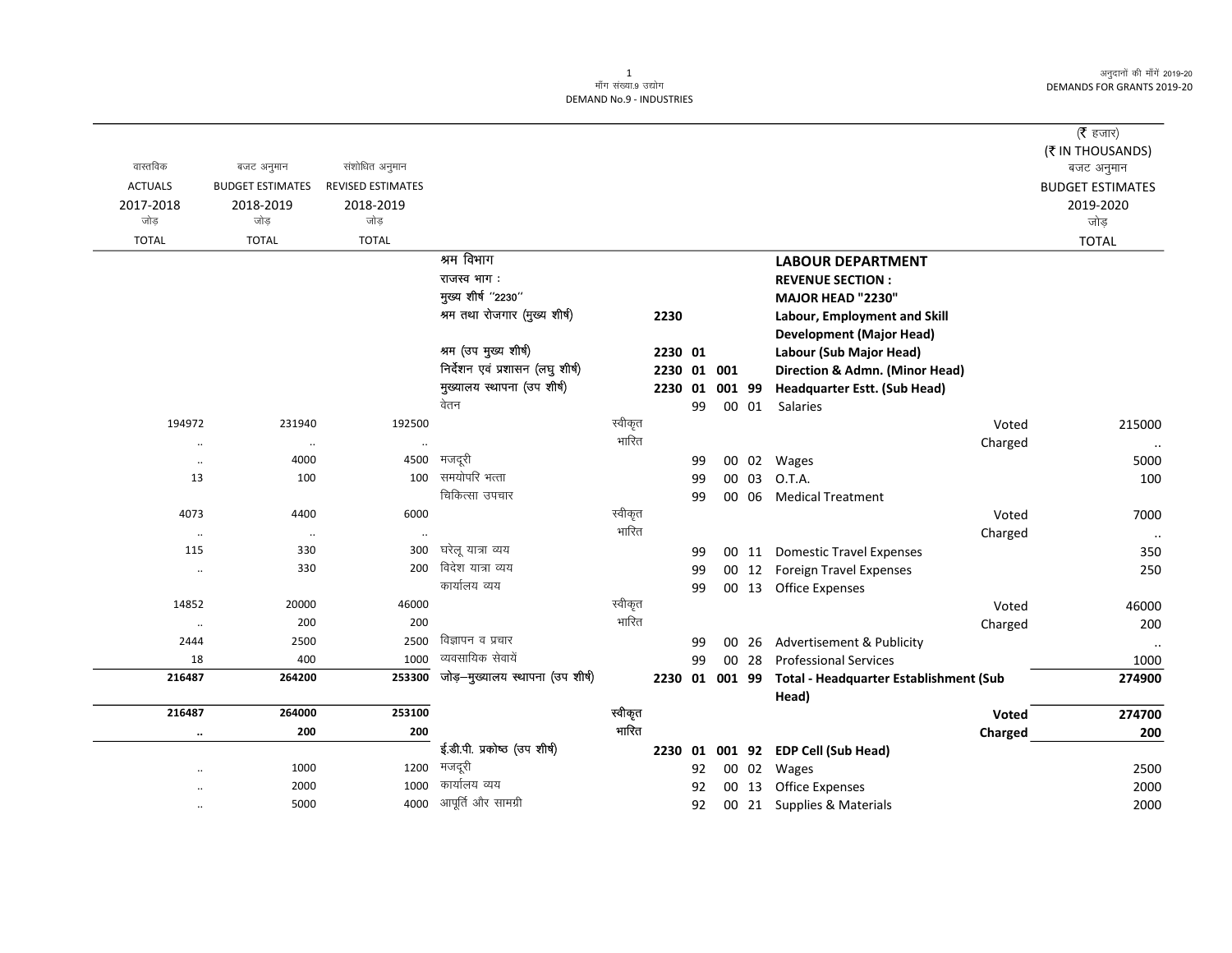|                      |                         |                          |                                           |                |    |        |       |                                                    | (रै हजार)               |
|----------------------|-------------------------|--------------------------|-------------------------------------------|----------------|----|--------|-------|----------------------------------------------------|-------------------------|
|                      |                         |                          |                                           |                |    |        |       |                                                    | (₹ IN THOUSANDS)        |
| वास्तविक             | बजट अनुमान              | संशोधित अनुमान           |                                           |                |    |        |       |                                                    | बजट अनुमान              |
| <b>ACTUALS</b>       | <b>BUDGET ESTIMATES</b> | <b>REVISED ESTIMATES</b> |                                           |                |    |        |       |                                                    | <b>BUDGET ESTIMATES</b> |
| 2017-2018            | 2018-2019               | 2018-2019                |                                           |                |    |        |       |                                                    | 2019-2020               |
| जोड                  | जोड                     | जोड                      |                                           |                |    |        |       |                                                    | जोड                     |
| <b>TOTAL</b>         | <b>TOTAL</b>            | <b>TOTAL</b>             |                                           |                |    |        |       |                                                    | <b>TOTAL</b>            |
| $\cdots$             | 8000                    | 6200                     | जोड़-ई.डी.पी. प्रकोष्ठ (उप शीर्ष)         |                |    |        |       | 2230 01 001 92 Total - EDP Cell (Sub Head)         | 6500                    |
|                      |                         |                          | जिला मुख्यालय का सुदृढ़ीकरण (उप शीर्ष)    | 2230 01 001 90 |    |        |       | <b>Strengthening of District Headquarters</b>      |                         |
|                      |                         |                          |                                           |                |    |        |       | (Sub Head)                                         |                         |
|                      | 100                     | 100                      | वेतन                                      |                | 90 |        |       | 00 01 Salaries                                     |                         |
| $\ddotsc$            | 100                     | 100                      | कार्यालय व्यय                             |                | 90 |        | 00 13 | <b>Office Expenses</b>                             |                         |
| $\ddotsc$            | 200                     | 200                      | जोड़— जिला मुख्यालय का सुदृढ़ीकरण         | 2230 01        |    | 001 90 |       | <b>Total - Strengthening of District</b>           | $\cdots$                |
|                      |                         |                          | (उप शीर्ष)                                |                |    |        |       | <b>Headquarters (Sub Head)</b>                     |                         |
| 216487               | 272400                  | 259700                   | जोड़-निर्देशन एवं प्रशासन (लघु शीर्ष)     | 2230 01 001    |    |        |       | <b>Total - Direction &amp; Admn. (Minor Head)</b>  | 281400                  |
|                      |                         |                          |                                           |                |    |        |       |                                                    |                         |
| 216487               | 272200                  | 259500                   | स्वीकृत                                   |                |    |        |       | Voted                                              | 281200                  |
| $\ldots$             | 200                     | 200                      | भारित                                     |                |    |        |       | Charged                                            | 200                     |
|                      |                         |                          | बाल ⁄ महिला श्रमिकों की कार्य स्थिति में  | 2230 01 113    |    |        |       | Improvement in working condition of                |                         |
|                      |                         |                          | सुधार (लघु शीर्ष)                         |                |    |        |       | child/women labour (Minor Head)                    |                         |
|                      |                         |                          | बाल श्रमिकों का पुनर्वास (उप शीर्ष)       | 2230           | 01 | 113 95 |       | Rehabilitation of Child labour (Sub Head)          |                         |
|                      | 500                     | 250                      | कार्यालय व्यय                             |                | 95 |        | 00 13 | <b>Office Expenses</b>                             | 500                     |
|                      | 500                     | 250                      | विज्ञापन व प्रचार                         |                | 95 | 00     | 26    | <b>Advertisement &amp; Publicity</b>               | 500                     |
| $\ddot{\phantom{a}}$ | 1000                    | 500                      | अंशदान                                    |                | 95 |        | 00 32 | Contribution                                       | $\ddotsc$               |
| $\ddotsc$            | $\ldots$                |                          | अन्य प्रभार                               |                | 95 |        | 00 50 | <b>Other Charges</b>                               | 1000                    |
| $\ddot{\phantom{a}}$ | 2000                    | 1000                     | जोड़— बाल श्रमिकों का पुनर्वास (उप शीर्ष) | 2230 01 113 95 |    |        |       | <b>Total - Rehabilitation of Child labour (Sub</b> | 2000                    |
|                      |                         |                          |                                           |                |    |        |       | Head)                                              |                         |
| $\cdots$             | 2000                    | 1000                     | जोड़—बाल/महिला श्रमिकों की कार्य स्थिति   | 2230 01 113    |    |        |       | Total - Improvement in working condition           | 2000                    |
|                      |                         |                          | में सुधार (लघु शीर्ष)                     |                |    |        |       | of child/women labour (Minor Head)                 |                         |
|                      |                         |                          |                                           |                |    |        |       |                                                    |                         |
|                      |                         |                          | अन्य व्यय (लघु शीर्ष)                     | 2230 01 800    |    |        |       | <b>Other Expenditure (Minor Head)</b>              |                         |
|                      |                         |                          | दिल्ली श्रम कल्याण बोर्ड को सहायता        | 2230 01 800 79 |    |        |       | <b>Grant-in-aid to Delhi Labour welfare</b>        |                         |
|                      |                         |                          | अनुदान (उप शीर्ष)                         |                |    |        |       | board (Sub Head)                                   |                         |
| $\ddotsc$            | 2000                    | 100                      | सहायता अनुदान–सामान्य                     |                | 79 |        | 00 31 | Grants-in-aid-General                              | 1000                    |
| $\ddotsc$            | 2000                    | 100                      | जोड़–दिल्ली श्रम कल्याण बोर्ड को सहायता   | 2230           | 01 | 800 79 |       | <b>Total - Grant-in-aid to Delhi Labour</b>        | 1000                    |
|                      |                         |                          | अनुदान (उप शीर्ष)                         |                |    |        |       | welfare board (Sub Head)                           |                         |
|                      |                         |                          |                                           |                |    |        |       |                                                    |                         |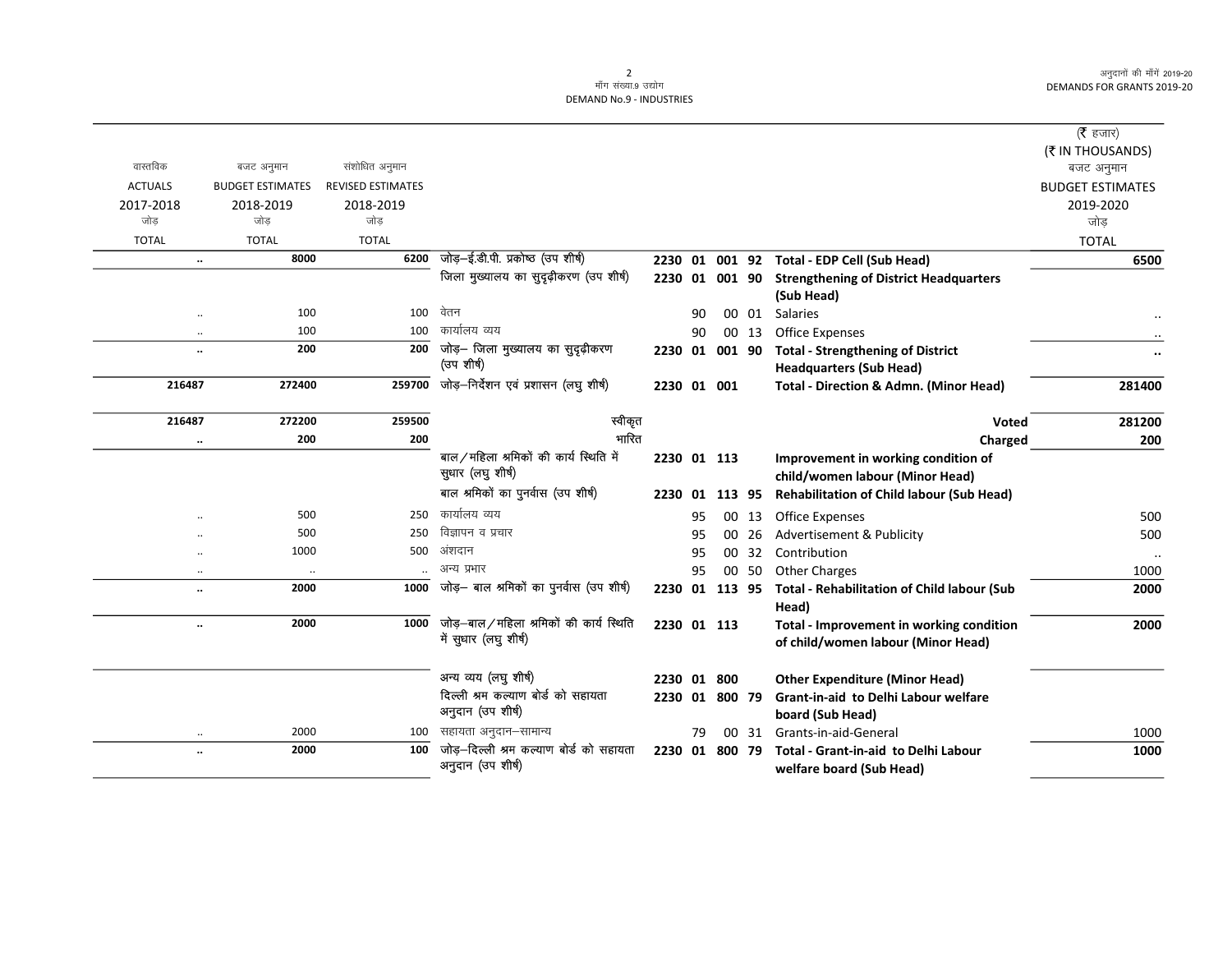## 3<br>माँग संख्या.9 उद्योग DEMAND No.9 - INDUSTRIES

|                |                             |                          |                                         |                |    |                |       |                                                         | ( <b>रै</b> हजार)       |
|----------------|-----------------------------|--------------------------|-----------------------------------------|----------------|----|----------------|-------|---------------------------------------------------------|-------------------------|
|                |                             |                          |                                         |                |    |                |       |                                                         | (₹ IN THOUSANDS)        |
| वास्तविक       | बजट अनुमान                  | संशोधित अनुमान           |                                         |                |    |                |       |                                                         | बजट अनुमान              |
| <b>ACTUALS</b> | <b>BUDGET ESTIMATES</b>     | <b>REVISED ESTIMATES</b> |                                         |                |    |                |       |                                                         | <b>BUDGET ESTIMATES</b> |
| 2017-2018      | 2018-2019                   | 2018-2019                |                                         |                |    |                |       |                                                         | 2019-2020               |
| जोड            | जोड                         | जोड                      |                                         |                |    |                |       |                                                         | जोड                     |
| <b>TOTAL</b>   | <b>TOTAL</b>                | <b>TOTAL</b>             |                                         |                |    |                |       |                                                         | <b>TOTAL</b>            |
|                |                             |                          | अवकाश गृह को चलाने के लिए दिल्ली श्रम   | 2230 01 800 74 |    |                |       | <b>Grant-in-aid to Delhi Labour Welfare</b>             |                         |
|                |                             |                          | कल्याण बोर्ड को सहायता अनुदान (उप       |                |    |                |       | <b>Board for running of Holiday Home (Sub</b>           |                         |
|                |                             |                          | शीर्ष)                                  |                |    |                |       | Head)                                                   |                         |
|                | 2000<br>$\cdot\cdot$        | 100                      | सहायता अनुदान–सामान्य                   |                | 74 |                | 00 31 | Grants-in-aid-General                                   | 1000                    |
|                | 2000<br>$\ddotsc$           | 100                      | जोड़-अवकाश गृह को चलाने के लिए          |                |    | 2230 01 800 74 |       | <b>Total - Grant-in-aid to Delhi Labour</b>             | 1000                    |
|                |                             |                          | दिल्ली श्रम कल्याण बोर्ड को सहायता      |                |    |                |       | <b>Welfare Board for running of Holiday</b>             |                         |
|                |                             |                          | अनुदान (उप शीर्ष)                       |                |    |                |       | Home (Sub Head)                                         |                         |
|                |                             |                          | दिल्ली श्रम कल्याण बोर्ड को श्रम कल्याण | 2230 01 800 73 |    |                |       | <b>Grant-in-aid to Delhi Labour Welfare</b>             |                         |
|                |                             |                          | केन्द्रो के निर्माण ब नवीकरण के लिए     |                |    |                |       | Board for construction/renovation of                    |                         |
|                |                             |                          | सहायता अनुदान (उप शीर्ष)                |                |    |                |       | Labour Welfare Centres (Sub Head)                       |                         |
|                |                             |                          |                                         |                |    |                |       |                                                         |                         |
|                | 400<br>$\ddot{\phantom{0}}$ | 100                      | पूंजीगत परिसम्पतियो के सृजन के लिए      |                | 73 | 00             | 35    | Grants for creation of capital assets                   | 1000                    |
|                |                             |                          | अनुदान                                  |                |    |                |       |                                                         |                         |
|                | 400<br>$\ldots$             | 100                      | जोड–दिल्ली श्रम कल्याण बोर्ड को श्रम    |                |    |                |       | 2230 01 800 73 Total - Grant-in-aid to Delhi Labour     | 1000                    |
|                |                             |                          | कल्याण केन्द्रो के निर्माण ब नवीकरण के  |                |    |                |       | <b>Welfare Board for</b>                                |                         |
|                |                             |                          | लिए सहायता अनुदान (उप शीर्ष)            |                |    |                |       | construction/renovation of Labour                       |                         |
|                |                             |                          |                                         |                |    |                |       | <b>Welfare Centres (Sub Head)</b>                       |                         |
|                |                             |                          | दिल्ली असंगठित श्रमिक सामाजिक समिति     | 2230 01 800 71 |    |                |       | Delhi Unorganised workers Social Society                |                         |
|                |                             |                          | बोर्ड (उप शीर्ष)                        |                |    |                |       | <b>Board (Sub Head)</b>                                 |                         |
|                | 7000<br>$\ldots$            | 1000                     | सहायता अनुदान–सामान्य                   |                | 71 |                |       | 00 31 Grants-in-aid-General                             | 7000                    |
|                | 7000<br>$\ddotsc$           | 1000                     | दिल्ली असंगठित श्रमिक सामाजिक समिति     |                |    |                |       | 2230 01 800 71 Total - Delhi Unorganised workers Social | 7000                    |
|                |                             |                          | बोर्ड (उप शीर्ष)                        |                |    |                |       | <b>Society Board (Sub Head)</b>                         |                         |
|                | 11400<br>$\ldots$           | 1300                     | जोड़-अन्य व्यय (लघु शीर्ष)              | 2230 01 800    |    |                |       | <b>Total - Other Expenditure (Minor Head)</b>           | 10000                   |
|                |                             |                          |                                         |                |    |                |       |                                                         |                         |
| 216487         | 285800                      | 262000                   | जोड़—श्रम (उप मुख्य शीर्ष)              | 2230 01        |    |                |       | <b>Total - Labour (Sub Major Head)</b>                  | 293400                  |
| 216487         | 285600                      | 261800                   | स्वीकृत                                 |                |    |                |       | <b>Voted</b>                                            | 293200                  |
|                | 200<br>$\ldots$             | 200                      | भारित                                   |                |    |                |       | Charged                                                 | 200                     |
|                |                             |                          | प्रशिक्षण (उप मुख्य शीर्ष)              | 2230 03        |    |                |       | <b>Training (Sub Major Head)</b>                        |                         |
|                |                             |                          | अनुसंधान एवं सांख्यिकी (लघु शीर्ष)      | 2230 03 004    |    |                |       | <b>Research &amp; Statistics (Minor Head)</b>           |                         |
|                | 100                         |                          | 200 प्रशिक्षण एवं अनुसंधान (उप शीर्ष)   |                | 98 |                |       | 00 42 Training & Research (Sub Head)                    |                         |
|                |                             |                          |                                         |                |    |                |       |                                                         |                         |